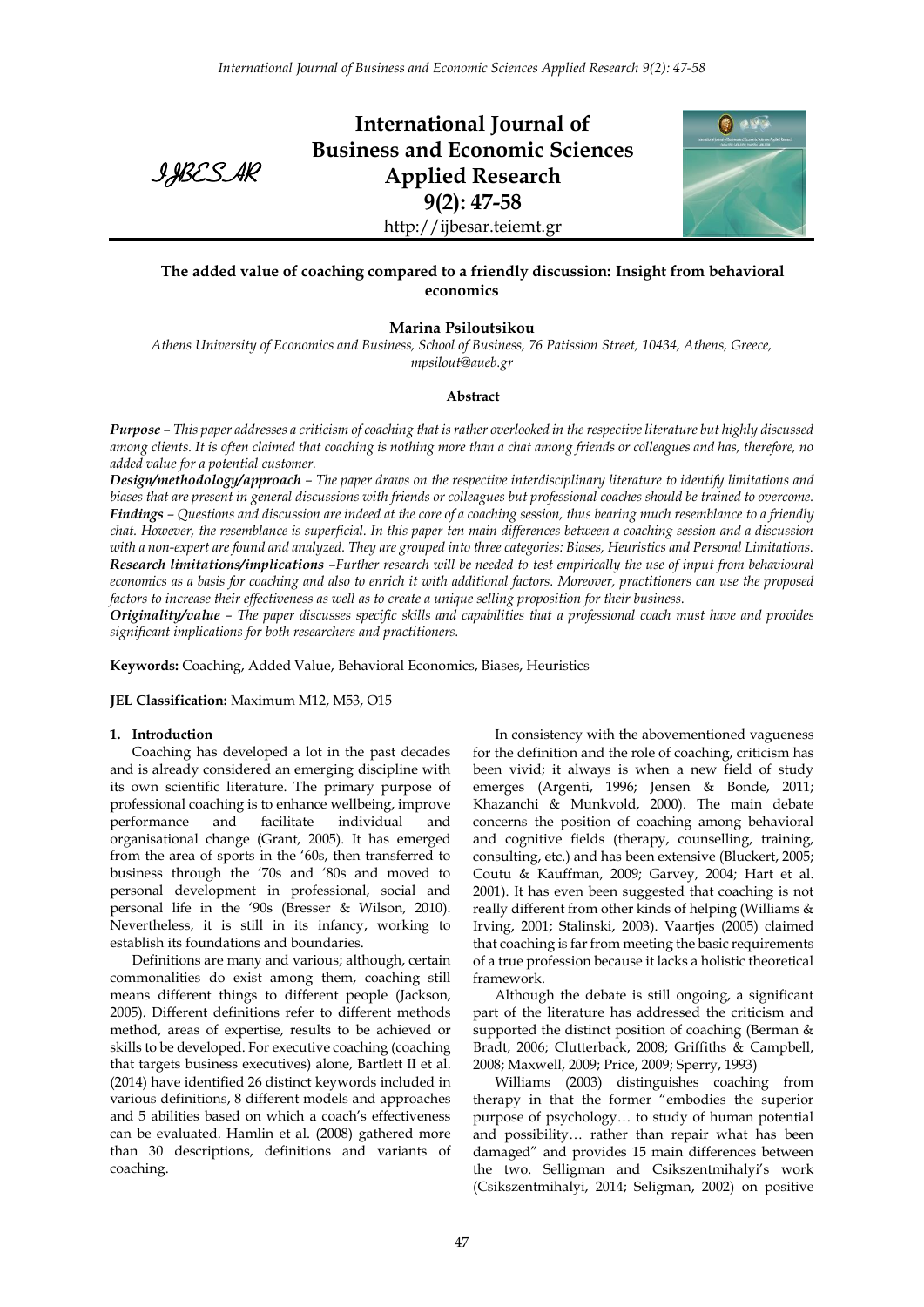psychology has provided a strong foundation for defining coaching against therapy.

Moreover, coaching is often preferred rather than therapy or working with an industrial psychologist because of the more positive connotations it is associated with. Acknowledging to one's friends and colleagues to be seeing a coach may appear more desirable than admitting to be seeing a therapist (Cavanagh, 2005). Furthermore, McKelley and Rochlen (2007) have argued that coaching might fit with the cultural demands of men resistant to conventional sources of professional help.

This paper addresses a different kind of criticism, rather overlooked in the respective literature but highly discussed among clients and –most important- among potential clients. According to the latest ICF's Study (Global Consumer Awareness Study, 2014), 24.6% of the participants who have heard of coaching believe that they do not need it. Among other reasons, quite often people claim that they do not need professional help because they have good friends, thus implying that coaching has nothing more to offer than a friendly chat or –in the case of executive coaching- a chat with a colleague or the HR department. The distinction, nevertheless, is perhaps redundant, since for most executives work and life issues cannot be kept entirely separate (Coutu & Kauffman, 2009).

The abovementioned criticism is not new in the context of cognitive sciences; psychology was considered redundant when it first emerged as a separate discipline. Immanuel Kant argued that "psychology might perhaps never become a 'proper' science because its phenomena cannot be quantified, among other reasons" (Sturn, 2006).

In the case of coaching, the respective arguments derive mostly from the fact that questions and discussion are at the core of a coaching session, thus bearing –to the untrained eye- a resemblance to a general chat. However, any such comparison is superficial. To compare a coaching session to a random friendly discussion is like comparing a novel to a shopping list or a surgical incision to a random cut. If someone is illiterate or has no medical training, they may appear to be similar: both the shopping list and a novel are syntheses of words; both a surgical incision and a random cut are cuts of human tissue; both a friendly discussion and a coaching session are syntheses of questions and answers. However, with the appropriate expertise and a more careful examination, the differences in precision and added value become obvious and are critical. The discussion that takes place in a coaching session is normally based on motivational interviewing (MI), a technique originally proposed by William Miller (1983). MI is a counselling approach to help people with behavioral change (Lundahl et al, 2010). Life coaching offers a potential platform for facilitating individual, organizational and social change (Grant & Cavanagh, 2007) and executive coaching emerged as an intervention geared specifically to changing the behaviour of managers (Feldman & Lankau, 2005). Passmore (2011) was the first to consider

the use of MI in coaching while Simmons & Wolever (2013) explored the use of MI in health coaching.

In this paper the distinctive elements of the discussion that takes places during a coaching session are identified and discussed drawing mainly on the literature of behavioral economics. More specifically, the biases and heuristics, that non-experts commonly use –but coaches should not- when discussing a potential change, are addressed and the barriers that they cause, thus depicting the added value of a coaching session. The significance of this paper lies mainly in the attempt to show the linkage between coaching and behavioral economics, thus providing a more complete foundation for the former. It is true that coaching has psychology at its backbone; nevertheless, the value of combining it with the rational economic theory can help coaches to better address some of their clients' needs that are closer to decision making.

For the purposes of this paper, there is no need to distinguish between the different areas of coaching (life, executive, etc,). The scope is broad and has implications for all types professional coaching.

### **2. Effectiveness of coaching**

Coaching is a rapidly growing industry. In 2006, it was estimated to worth \$2bn (Fillery-Travis & Lane, 2006); 9 years later, in the US only, it produces revenue of \$12bn with an annual growth of 6.8% between 2010 and 2015 (IBIS World, 2015). An increase of the academic interest in the field has also been noticed; academic publications during 2001-2005 increased by 266% in comparison to 5 years before (Grant, 2006). The increasing popularity of coaching has often led to the argument that "it has been around too long to be a management fad" (Fillery-Travis & Lane, 2006). However, no-one could seriously argue that popularity is a meaningful measure of value or effectiveness (Kearns, 2006). It is therefore, essential to look at the results of coaching.

Most of the respective research has been focused on executive or business coaching; that means coaching that targets business executives, entrepreneurs and companies. One reason for that is that executive coaching is the most lucrative part of the coaching industry; in the US the median hourly fee is \$500 (fees range from \$200 to even \$3,500) (Coutu & Kauffman, 2009) while life coaching (targeting individuals) costs on average \$100 (ranges vary across different countries and sources; \$300 is usually the highest end) (George, 2013; Association for Coaching, 2016). Additionally, executive coaching is usually paid by the company (Sherman & Freas, 2004), thus requiring measurement of results, qualitative or quantitative.

Regardless of the unquestionable need to evaluate the role and the effectiveness of coaching, the academic research on the topic is still in its infancy (al., 2014; Beets & Goodman, 2012) and further theoretical and empirical work is needed (Bartlett et al., 2014; Grant., 2014).

Change, development and transformation are mentioned as goals of coaching (Cox et al., 2014; Curly, 2001; Evered et al., 1989; Ives, 2008; Longenecker &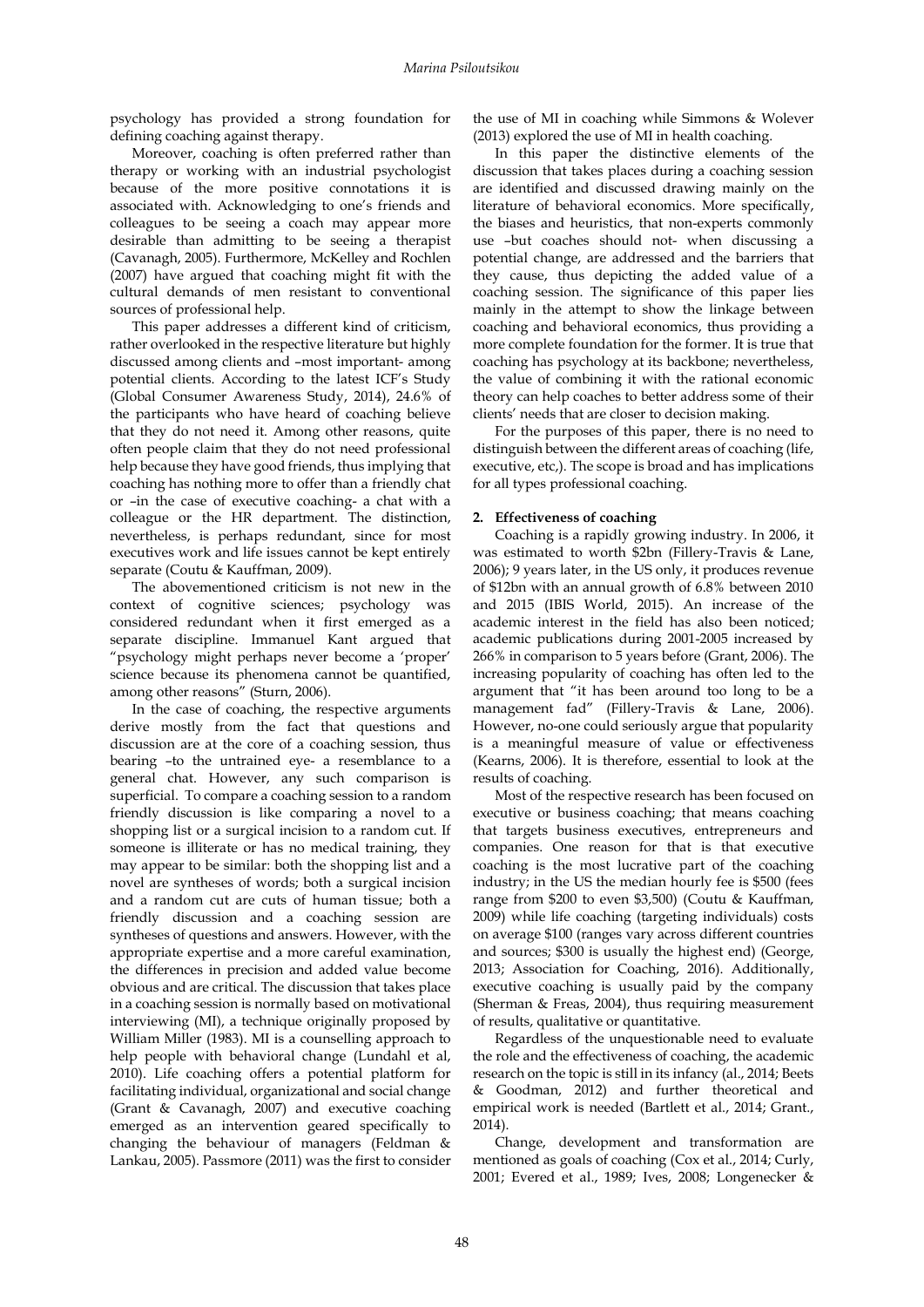Neubert, 2005; Whitworth et al., 2007). The Executive Coaching Handbook (Ennis et al., 2012) defines executive coaching as "an experiential and individualized leader development process that builds a leader's capability to achieve short- and long-term organizational goals". Coutu & Kauffman (2009) have found that the primary reason a company hires a coach is to develop high potentials or facilitate transformation.

Empirical research has identified a number of benefits that are in consistency with the abovementioned goals (Colombo & Werther, 2003).

For individuals, life coaching has been associated with enhanced mental health, quality of life, goal attainment, decreased levels of self-reflections, increased levels of insight (Grant, 2003). Another study (Green et al., 2006) found that participation in a life coaching group program was associated with significant increases in goal striving, well-being and hope. Grant (2011) reviewed 634 scholarly publications and found that stress reduction and goal attainment have been often associated with life and executive coaching.

For managers, executive coaching has been found to have a positive effect in focus, motivation, personal and professional development, working relationships, learning and advancement (Longenecker & Simonetti, 2001). MacKie (2007) identified potential improvement for managers in 13 domains; notably, skills, strengths, goals, job performance, wellbeing, insight, quality of life, promotion, critical incidents, positive affect, retention, self-efficacy, business performance. In a randomised controlled study, Grant et al. (2009) found that coaching enhanced goal attainment, increased resilience and workplace well-being, reduced depression and stress, increased the participants' selfconfidence and personal insight, built management skills and helped participants deal with organisational change.

For the organization, coaching has been found to facilitate organizational learning and problem solving (Redshaw, 2000). Nevertheless, Longenecker & Newbert (2005) found that the higher a manager rises in an organization, the less likely they are to engage in a coaching relationship. Findings that most managers think of themselves as coaches (Zenger & Folkman, 2014) may be a plausible explanation of why this happens. It may also create a notion that discussions with other top executives (also seen as qualified coaches) provide all the necessary feedback, thus leaving no perceived need for professional coaching. Overconfidence is a significant obstacle to effective decision making, especially among top managers and executives (Bussenitz et al., 1997; Hammond et al., 1998; Heath & Heath, 2013; Kahneman et al., 1982; Klayman et al., 1999).

Nevertheless, bad coaching exists and all parties of the relationship –the coach, the client, (and the company, in the executive coaching)- can contribute to failure (Sherman & Freas, 2004). This paper is focused<br>on the coach. The literature proposes certain The literature proposes certain characteristics/skills that a good coach must have in

terms of the way a session is conducted and the content of it (Marsh, 1992): openness to new ideas, creating a good and supportive atmosphere, empowering the client, offering specific balanced feedback, demonstrating personal interest and involvement, setting clear targets, establish trust and intimacy with the client, etc. (Barry, 1994; Marsh, 1992; Popper & Lipshitz, 1992; Stober et al., 2006)

This paper discusses the question from a somewhat different perspective; what a professional coach should not do in order to be effective and to add more value to the discussion with the client than a discussion with a non-expert would have for the latter.

# **3. Behavioral Economics and the added value of a professional coach**

To achieve their goals, coaches borrow on both consulting and therapy (Coutu & Kauffman, 2009), combining thus the fields of economics and management with the field of psychology. In terms of research, this field is already known as behavioral economics.

The field of behavioral economics studies the effect of psychological, cognitive and sociological factors on decision making and is based on Prospect Theory (Kahnemanet Tversky, 1979). It studies the boundaries of rationality in decision making (Gigerenzer & Goldstein, 1996; Kahneman, 2003; Simon, 1982). Initially, it was focused on economic decisions. Today, however, the cognitive biases and the heuristic methods, which were first studied in economic decisions, are now observed in other areas of human behavior (Ariely, 1998; Bazerman et al., 2002; Bertini et al., 2009; Carmon &Ariely, 2000; Fox, 2014; Hitsch et al., 2010; Sustein et al., 2002). Coaching uses a range of cognitive and behavioral techniquesin order to help the client achieve their goals (Kilburg, 1996). Rekalde et al (2015) note that "the professional literature adds the personal dimension to the perspective suggested by the academic literature, considering that through executive coaching, clients deepen their learning and improve their performance in the organizational area, while in turn they enhance the quality of their personal life." Therefore, there is obviously common ground between behavioral economics and coaching; nevertheless, a connection between the two has yet to be directly proposed in the literature.

This paper builds significantly on the findings of behavioral economics, especially on the areas of framing choices and making decisions. We, therefore, propose a new definition for coaching: *It is the process of acknowledging personal limitations and biases as well as behavioral patterns in order to make conscious choices and decisions about the strategy that will lead to the desired goal.*

The abovementioned process sets the frame of analysis in the following sections of this paper. Consequently, *a professional coach is someone who has the ability to identify and overcome cognitive biases, is familiar with decision making methods (rational choice theory and heuristics) and strategic planning.*

We propose ten differences between friendly discussions (meaning discussions with a non-expert)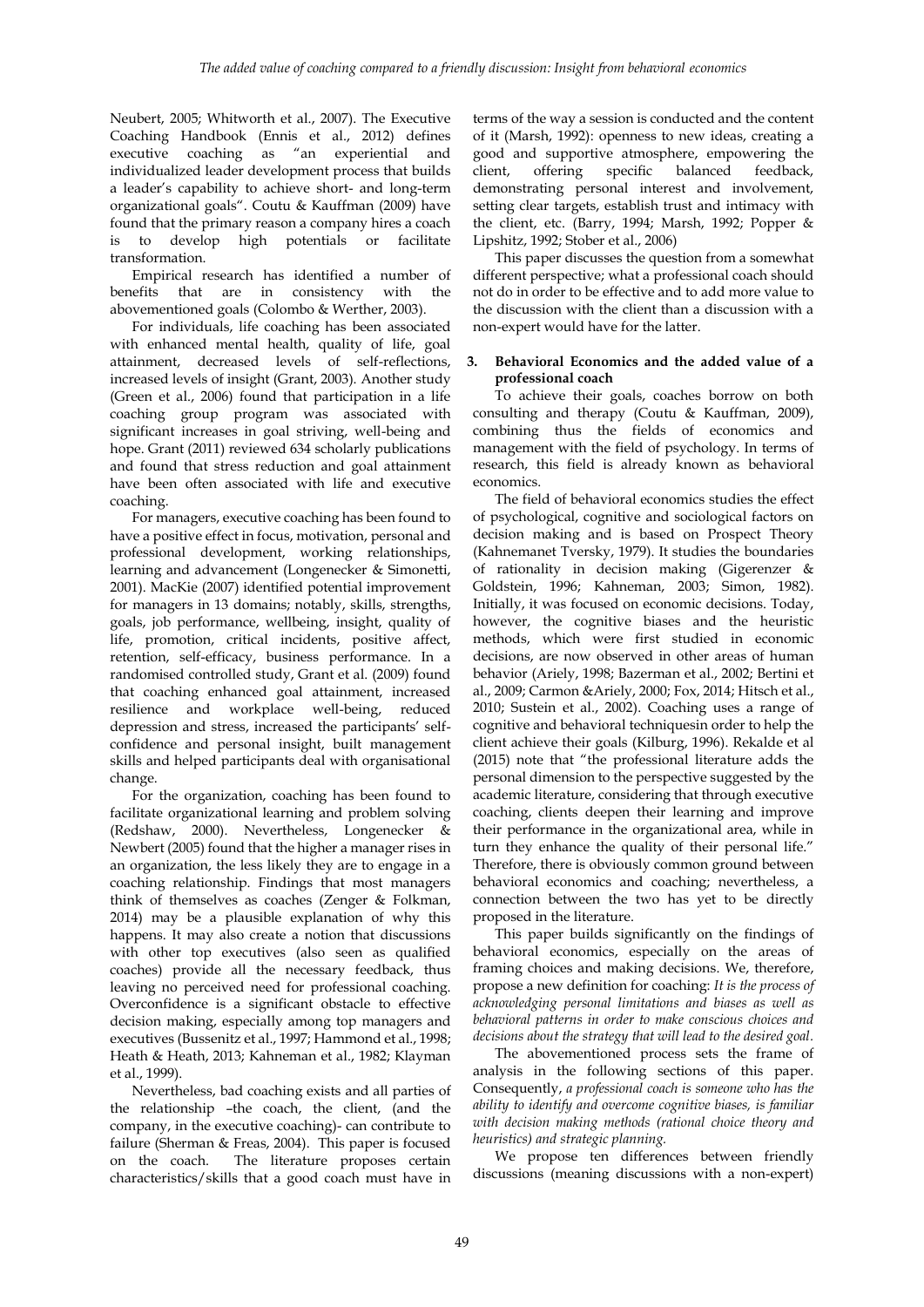and coaching sessions. They are grouped in three distinct categories: Biases, heuristics and personal limitations.

# **3.1 Cognitive Biases**

Cognitive bias refers to a systematic pattern of deviation from norm or rationality in judgment, whereby inferences about other people and situations may be drawn in an illogical fashion *(*Haselton et al., 2005).

### **Non-expertsdon't listen actively**

People rarely listen to the details of what their friends or colleagues say. Most people are thinking or rehearsing about what they are going to say as soon as there is a break in the conversation (Knippen et al., 1994).

 People often believe that they know their colleagues or friends too well already; they have a preformed opinion of them and certain expectations of their thoughts. When talking to them, they fill in potential blanks themselves instead of asking for further information. They make assumptions, which most of the time are less than accurate. By some estimates, 60% of the errors made in business can be directly or indirectly linked to poor listening (Wheless, 1998). Purdy and Borisoff (1997) have discussed the limitations in listening in everyday life as well.

A number of studies have indicated that advice is a common way for individuals to respond to other people's problems (Cowen, 1982; Cutrona et al., 1990; D' Augelli & Levy, 1978; Reisman & Shorr, 1980). When someone encounters family, friends, coworkers, or even acquaintances who are upset about something, a typical response is to give advice (MacGeorge et al., 2008). Nevertheless, advice is not always perceived as helpful (Cutrona & Suhr, 1994; Dunkel-Schetter et al., 1992; Goldsmith, 1994; Pearlin & McCall, 1990). Perceived helpfulness depends on a variety of contextual factors as well as the motivation for asking advice (Goldsmith & Fitch, 1997). People are more likely to consider advice as "butting in" when it came from people close to them, non-experts or when advice was unsolicited (Goldsmith & Fitch, 1997).

A professional coach addresses the above biases. They will make no assumptions and will try to discover what the client thinks through active listening. A coach assumes nothing about the client except for the information they give. This requires the client to describe who they are, what they want, what they need, and what they believe. Most of the times, it requires them to reflect on all these and increase self-awareness (Aronson et al., 1994) Therefore, while a friendly talk will hardly address such issues, a coaching session will force clients to achieve a better understanding of themselves (Joo, 2005).

# **Non experts confirm one's bias**

Research has shown that friends share attitude and behavioral similarities (Verbrugge, 1977; Wernen & Parmele, 1979). Regardless of the superficial differences, friends and co-workers who enjoy a good relationship tend to have similar preferences, similar values and beliefs, similar way of thinking and similar perceptions. Therefore, they are most likely to enhance

the human tendency for confirmation bias, which is one of biggest problems in decision making (Heath & Heath, 2013). Confirmation bias refers to the tendency to develop a belief or form an opinion about a situation and then seek on information that supports that belief. Friends are an excellent source of such information (Kenny & Kashy, 1994).

Moreover, for those who hold a position high in the hierarchy, it is quite hard to find people to disagree with them. CEOs have the need for unbiased information more than anyone else in an organization (Nadler, 2005). The respective research has repeatedly identified managerial overconfidence and hybris as a strong bias, which is hardly ever challenged by the manager's environment. It is difficult for people to disagree with their boss; they are guarded and unwilling to raise difficult topics (Nadler, 2005).

A coach is not subject to such bias; they share no interest in the company, have few or no similar characteristics to the executives assigned to coach and are usually paid by the company. Quite often a coach is consciously hired to provide such unbiased feedback.

A coach will provide the right feedback, will challenge assumptions, identify and address biases and prejudices (Turner, 2006), and ask the uncomfortable questions in order to reveal the entire truth rather than fractions of it (Hieker & Huffington, 2006; Sherman & Freas, 2004; Turner & Goodrich, 2010). A coach will insist on getting an answer to the "How do you know?" question when the client has a belief without proper documentation. Through this process, if the belief is incorrect, the client will realize it; if it is correct, they will acquire a deeper understanding.

# **Non-experts overanalyze and justify**

A significant problem in everyday decisions and the respective discussions with friends and acquaintances, is that people tend to overanalyze; they analyze everything as if they were of equal importance. Even trivial details are analyzed and valued as being extremely significant. This phenomenon is –among others- explained by the theory of cognitive dissonance (Festinger, 1957). People engage in it to lessen psychological tension and distress; adding new cognitions and ignoring or denying any information that conflicts with existing beliefs are two of the methods Festinger (1957) described.

A classic illustration of cognitive dissonance is expressed in the fable ["The Fox and the Grapes"](https://en.wikipedia.org/wiki/The_Fox_and_the_Grapes) by [Aesop.](https://en.wikipedia.org/wiki/Aesop) Many discussions among friends and colleagues resemble it when people are trying to avoid the blame of a goal not reached, a failure or a lesser welcome outcome. A promotion that didn't happen is rarely because the candidate lacked the qualifications; it's almost certainly because the boss was biased, promoted his own people or felt threatened by the abilities of the candidate in discussion. It is assumed that people seek positive self-regard (Heine et al., 1999) and friends provide significant support for it. They provide feedback that is decisively self-enhancing (Campbell et al, 2000), discuss each other's positive rather than negative traits (Blumberg, 1972), report good but not bad news (Tesser & Rosen, 1975).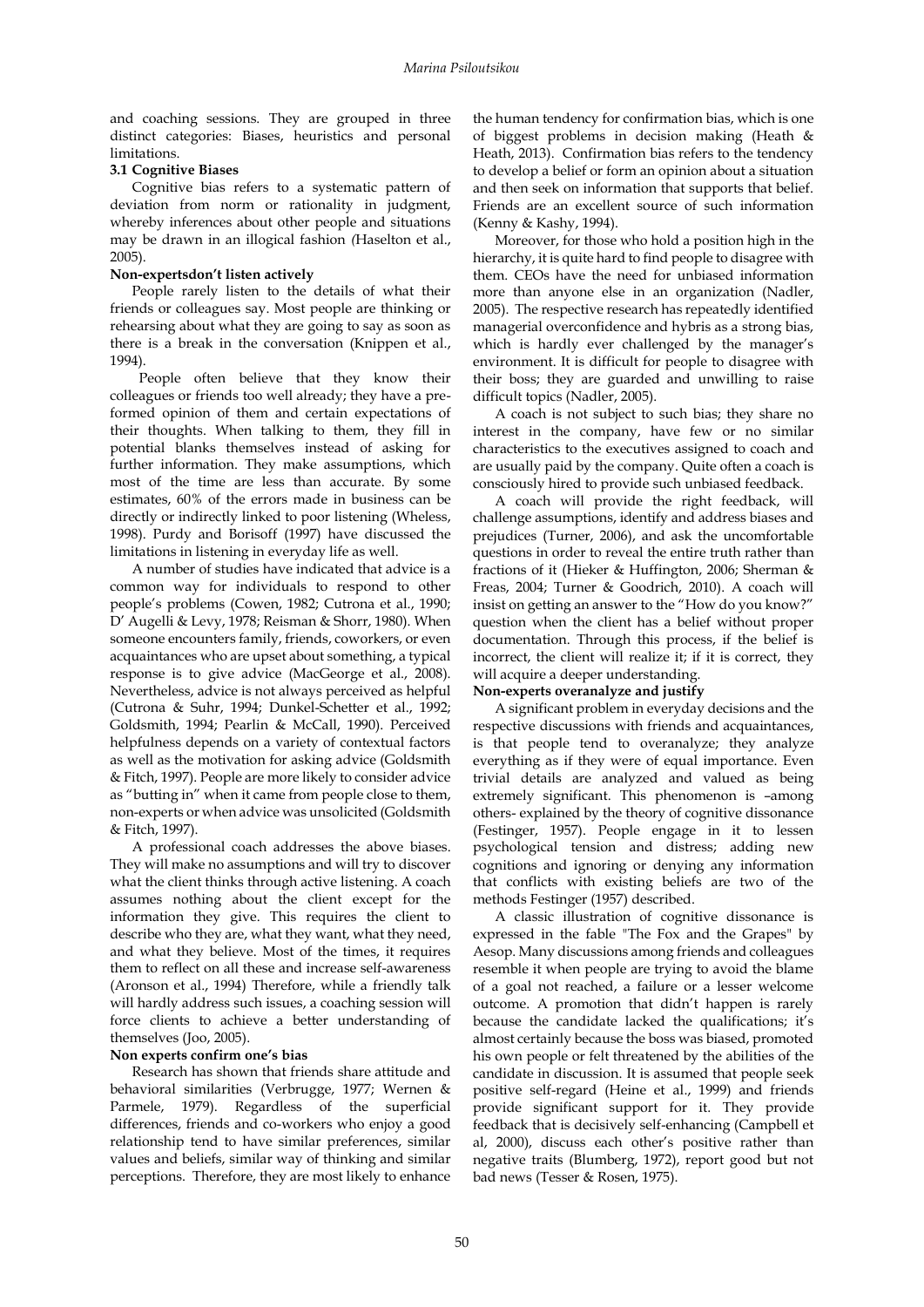This over-analysis or over-thinking is known as "analysis-paralysis" and usually leads to stagnation (Kurien et al., 2014); unless one realizes their own limitations and weaknesses and changes something in their behavior, they will repeatedly face the same undesirable outcome.

A coach will not allow this kind of excuses or justification. They should be able to separate the important pieces of information from the clutter and focus on them. They should allow the difficult pieces of truth to be discussed; they will challenge the client's comfort zone. "Clearing the clutter not only exposes those things that you know are there; it can reveal the otherwise invisible essence of the situation" (Burger & Starbird, 2012).

### **Non-experts support a narrow frame**

Individuals use frames of reference to make sense of their reality (Du Toit, 2007). However, they tend to define their choices too narrowly; they often see them as binary choices (Heath & Heath, 2013). They often think of a decision as a situation where one must choose between two options (Burger & Starbird, 2012). This kind of cognitive bias is called "narrow framing" and has consistently proven to be one of the strongest biases in decision making (Thomas & Millar, 2011), growing stronger with age. Prospect Theory (Kahneman & Tversky, 1979) explains in detail how the adoption of different frames can lead to different choices, different decisions and different behavior.

The simplest case of framing is "attribute framing" in which one single attribute within any given context is the subject of the framing manipulation (Levin et al., 1998). Empirical evidence shows that people overestimate the degree to which their personal behaviors are common and appropriate (Ross et al., 1977). Advisors –sometimes even professionals- may prefer to rely on their personal beliefs and preferences when giving advice (Hadar & Fischer, 2007). Following this bias, anon-expert will often focus on an oversimplified dilemma presented to them or frame a situation as a dilemma themselves, relying upon subjective impressions and intuitions (Ross et al., 1977). Coaching provides a broader frame to enable the client to explore more options. Coaching operates at the level of values and beliefs (Du Toit, 2007) linking thus, a decision to variables that escape the obvious short-term perspective. During a coaching session, issues like values, beliefs, long-term goals and opportunity cost will be discussed providing new insight.

#### **3.2 Heuristics**

For the purpose of this paper, we adopt the definition of Katsikopoulos (2011) that heuristics are simple decision models people use, which:

a) rely heavily on core human capacities,

b) do not necessarily use all available information and process the information they use by simple computations,

c) are easy to understand, apply and explain.

#### **Non-experts stereotype**

Stereotypes function as resource-preserving devices in mental life (Macrae et al., 1994). Verbally or nonverbally, explicitly or non-explicitly, individuals use stereotypes to label information or actions, and consequently other individuals. Labeling can be useful for communication purposes and can also be used as a persuasion technique [\(Cornelissen,](http://www.sciencedirect.com/science/article/pii/S0167811607000420) 2007). Labeling theory (Lemert, 1951; Becker, 1973; Mead, 1934) has been extensively studied in sociology. It shows how the individual's identity and behavior are affected by the perceived opinion of others.

Moreover, the literature suggests that men are less expressive with their male friends out of concern that they will appear weak (Aries, 1987; Winstead et al., 1984) and that they generally prefer talking about rather impersonal topics (Bischoping, 1993) or primarily flattering things (Dolgin & Minowa, 1997).

Thaler (1999) proposed the idea of mental accounting to describe how individuals organize, evaluate, and keep track of their financial activities. Nevertheless, this cognitive operation far exceeds economic decisions; people use different "accounts" for a number of resources. The same applies to tendencies, opinions, preferences and behaviors others express; they are put in different accounts (labels/stereotypes) in order to be managed more effectively (Andersen et al., 1990; Sherman et al., 1998).

Providing supportive feedback requires knowing what to say and when to say it as well as focusing to the other person as opposed to the self (Leaper et al, 1995), all characteristics a professional coach must have.

Coaches refrain from criticizing, verbally or otherwise. They are trained to listen patiently without placing judgment. This creates a more appropriate environment for the client to express freely feelings, thoughts or concerns they may have, to discuss ideas and intentions (Grant & Cavanagh, 2007).

### **Non-experts focus on the symptoms**

Discussions among friends and colleagues are generally limited to symptoms; they do not address the problem itself or its causes. Not very successful organizations act similarly; they tend to address symptoms that are immediately apparent rather than seek root causes (Coulson-Thomas, 2003). This is not always a conscious choice to avoid dealing with the causes; it can be lack of understanding of the differences between correlation and causation (Greenhalgh, 1997; Velickovic, 2015). Often individuals tend to believe that similar symptoms have similar or identical causes (Kim & Keil, 2003), which leads to an approach rather superficial that fails to identify key situation dependent variables.

Moreover, non-experts carry their own assumptions, experiences, traumas and fears when facing a situation. Belsky and Gilovich (1997) introduced the "hybrid of sorts" notion, according to which people place too much value on what they know from personal experience simply because it is from their own experience. Quite often, therefore, they will take a single example (personal experience or of someone they know), make it the rule and perceive themselves as being experts on the subject.

Non-experts, therefore, offer advice based on the symptoms for just about anything; from personal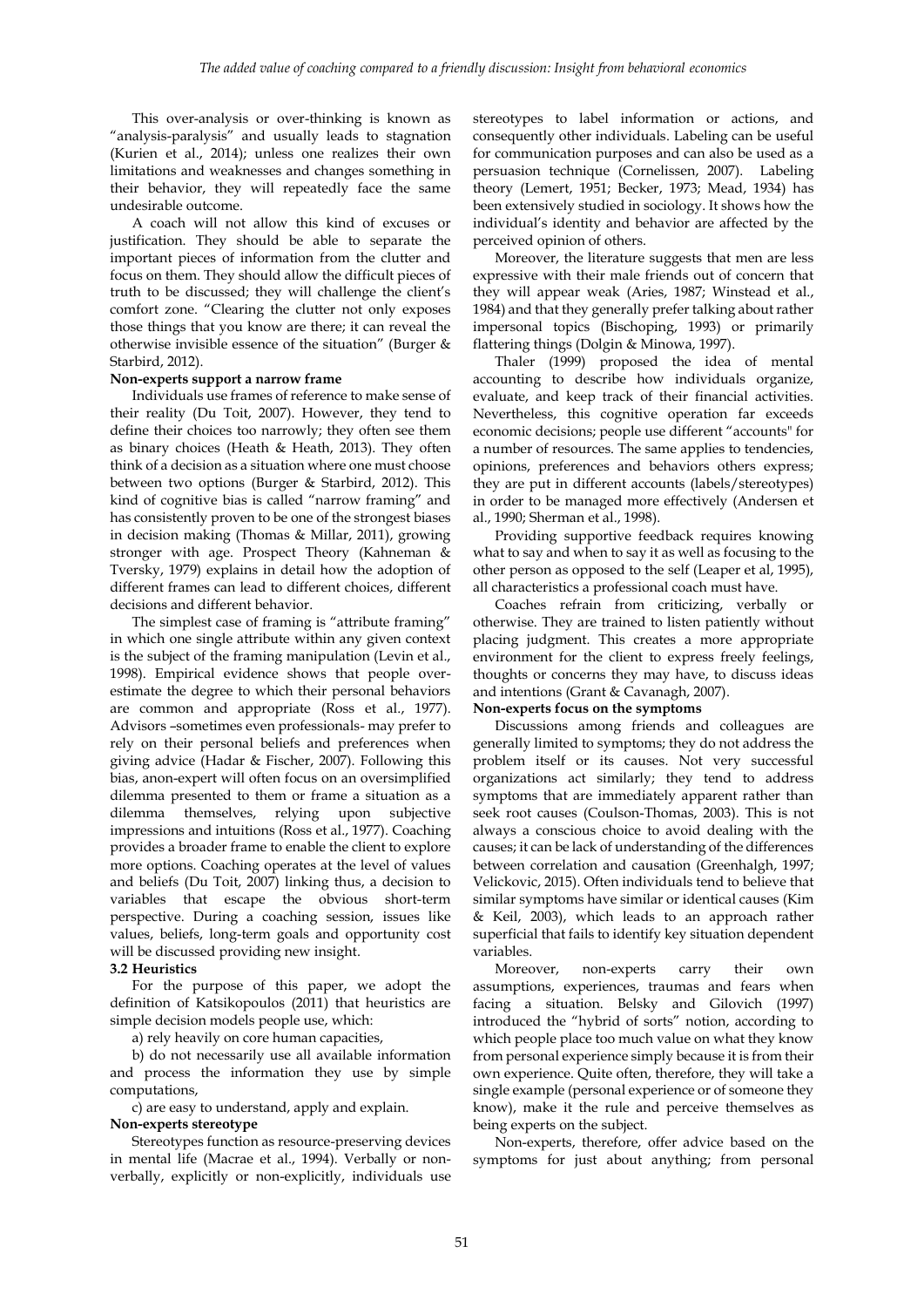relationships to medical problems. The following examples are common:

• "My brother-in-law had the same pain, took Pill A, and feels great. You should take it too."

• "I once said that to my boss and she fired me. Don't argue, just be patient."

A coach should not oversimplify; rather they would help identify true from pseudo-correlations, direct from indirect relationships and causes from effects.

### **Non-experts give answers**

"It is said that the three hardest words in the English language (in any language) are 'I love you'; they are not, the hardest are 'I don't know'" (Levitt &Dubner, 2014). Individuals feel obliged to provide an answer even when the honest reply would be "I don't know" followed by an exploratory question. It is not by accident; people are educated to provide answers. Questions during education are reserved for people with authority and people who do not understand or do not know. However, the opposite is true. Questions are the most fundamental attribute of scientific research and the right questions are the basis for all progress and knowledge.

It was the Greek philosopher Socrates who first acknowledged the importance of asking the right questions and introduced the dialectic method, which is linked to critical thinking (Rud, 1994). This is the method many coaches use nowadays to enable their clients to discover the correct answer themselves after they obtain a full understanding of their situation, thus making the answer/decision easier to follow. A coaching relationship is not about providing a quick fix or a recipe for success (Bearwald, 2011). No matter which coaching approach one takes, questions are in the core of it (Ives, 2008).

# **3.3 Personal Limitations**

For this purpose of this paper, personal limitations refer to attributes that non-experts bring in a friendly discussion that are beyond their control and cannot be managed or eliminated. These attributes derive from their relationship with the interest party and the role they assume towards them.

# **Non-experts are personally involved**

Friends and colleagues are personally involved, directly or indirectly, in people's lives and thus somehow affected by their choices, decisions and changes. It would be impossible for both parties to have a discussion with a friend or a colleague without taking<br>the relationship into consideration, even the relationship into consideration, even subconsciously. In forming and maintaining friendships, individuals develop expectations about how friends ought to be and ought to behave (Hall, 2012). This puts a restriction to the freedom of expression one enjoys in a situation like this. Both parties should pay attention to how much information they reveal, how the other party might feel or how they might be affected personally by each option, what associations may be formed, whether their opinion is biased because of personal interest, etc.

Furthermore, trust becomes an issue when such discussions take place at the workplace where most relationships exist in a co-opetitive framework

(simultaneous collaboration and competition). There are abundant research findings on the value of collaboration in every line of work and in every scientific field. Yet, despite the importance of workplace collaboration, competition is an inevitable part of organizational life (Kinduff et al., 2010).

Trust is even harder to find at the top levels of hierarchy; top executives rarely get straight feedback or bad news. Even at a formal, confidential evaluation, subordinates may inflate ratings to avoid retribution and limit interpersonal conflict, or they may deflate ratings to retaliate against a supervisor who has disciplined or given a low performance rating to them (Smith &Fortunato, 2008).

Furthermore, for those in the higher ranks of the hierarchy, it is hard to allow themselves to be vulnerable and to just "think out loud" because they feel (and may be true) that others are waiting for their words of wisdom so they can react (Hall et al., 1999).On the other hand, doubts, uncertainties, mistakes and generally issues that show vulnerability and create discomfort are at the core of a coaching session; it is exactly those issues that need to be addressed in order for people to develop and change. The mere presence of a co-worker may pose a barrier to this process.

# **Non-experts don't know what they are doing right**

The predisposition to imitate is deeply rooted in humans and social observers have long recognized imitation as important in human society (Bikhchandani et al., 1998). It is, therefore, expected that people often ask friends or colleagues who seem to be "best-practice" cases at something (work, social life, personal life, parenthood) to give away the recipe, to tell them what to do in order to become equally successful. However, hardly any secret is revealed in such quests because people fail to distinguish between declarative knowledge and procedural knowledge. The former refers to the content of cognition (know "what") whole the latter presents the process that act on declarative knowledge (know "how") (Smith, 1994). Recent studies have argued that it is possible for procedural knowledge to be obtained without previous declarative knowledge (Lewicki et al., 1988; Sun et al., 2001). Moreover, Smith & Branscombe. (1988) showed that people who make repeated social judgments learn to apply generic rules somewhat independently of the content.

It is possible, therefore, that people who seem to be doing the "right things" do so intuitively rather than consciously. Therefore, the typical answer when asked for the "recipe of success" is "I am just being myself", which implies that being one's self is enough to achieve any desired outcome and assumes that all serves are the same and act the same way. It is remarkable the importance that people have attached to the notion of "being yourself" (Knobe, 2005). Obviously, not all "selves" are the same. On the contrary, being oneself is a fundamentally different kind of value (Knobe, 2005). Moreover, even if "being yourself" was the solution to every problem, people's perceptions of their one personalities contain important omissions (Vazire & Carlson, 2011), which would prove a conscious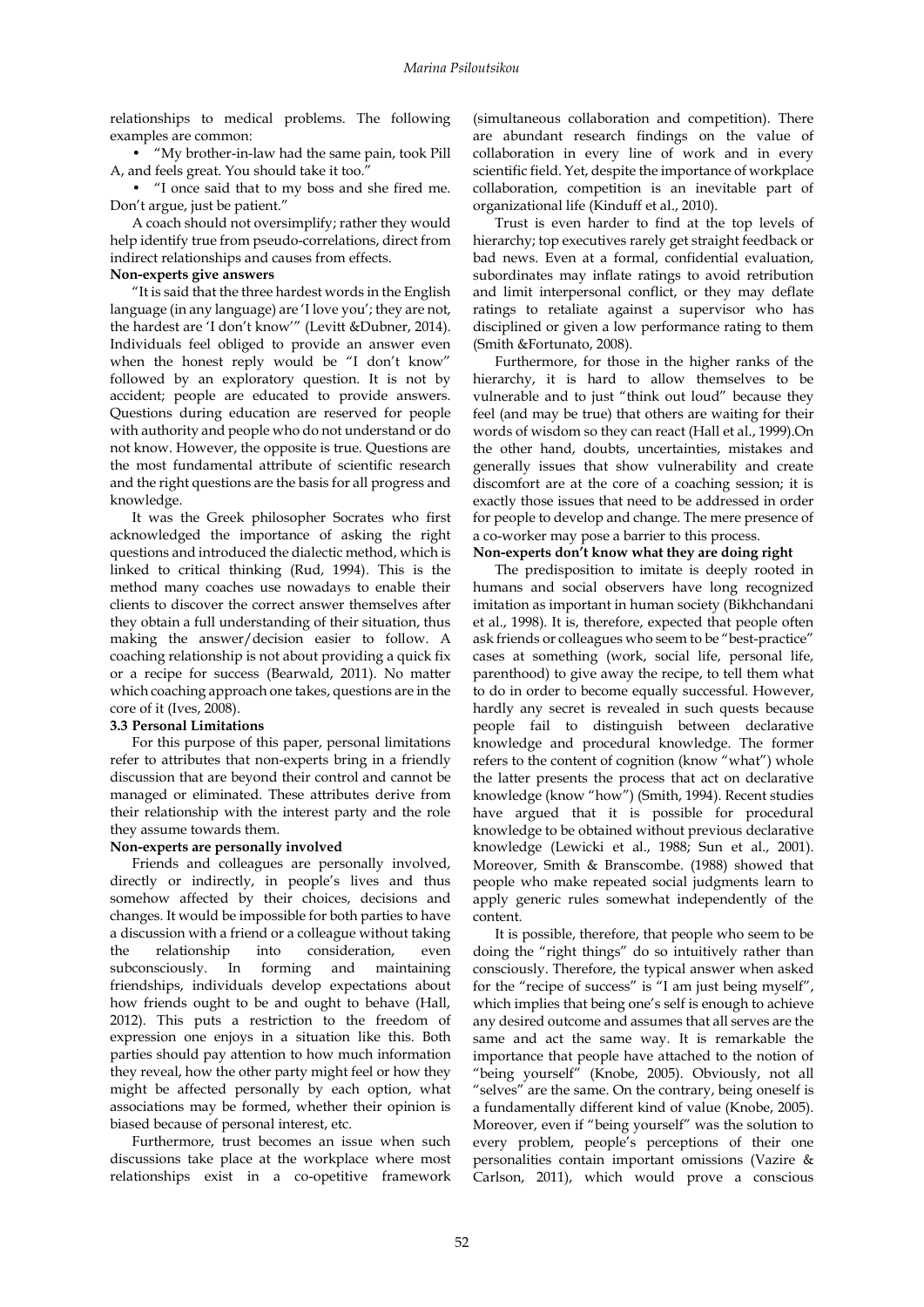challenge to be oneself (Zink, 2010). Peter Drucker (1999) observed that achieving goals, presupposes the cultivation of a deep understanding of oneself; thus it is not something to be taken for granted or well known.

Moreover, the advice to "just be yourself" does not encourage effort or change, especially when individuals have an inaccurate image of themselves (Batson et al., 1999). It does not motivate people to evolve or try to become truly self-aware; rather it leaves them doing the same things that brought them in a situation to need advice for. Moreover, it leaves them to believe that there is nothing more or different to be done. On the contrary, Hutton & Baumeister (1992) found that self-aware individuals showed greater resistance to weak persuasive arguments than to strong arguments, unlike subjects who were not made self-aware.

Another typical answer is "I do X", referring to only one behavioral trait. It is difficult for most people to identify true causal relationships and their complexity, especially when it concerns their own behavior. Therefore, it is not necessary that the trait identified is one of critical importance to the desired outcome. Nevertheless, even if that were true, this kind of answer remains incomplete since declarative knowledge does not mean procedural knowledge as well. "Do this" does not include "how" or "why" or "when" or "where" it is appropriate to "do this". Without fully understanding exactly how "this" works, one cannot perform it in a way that will actually work (Nettler, 1972; Nuttley et al., 2003; Platts & Tan, 2004; Schrag, 1981; Snowdon, 2004). Furthermore, just because something does work for someone, it does not necessarily work for someone else as well. Different people have different characteristics and live in different contexts. Different people can support and/or defend different behaviors and/or choices. It is not uncommon that people find themselves in situations where they claim to have tried everything and still not achieving their goals (Horton-Deutsch & Horton, 2003).

#### **Non-experts don't teach a long-term approach**

Coaching is the process of equipping people with the tools, knowledge and opportunities they need to develop themselves (Peterson & Hicks, 1996). One of the unwritten goals of coaching is to ensure enduring learning and development for the client that can be sustained long beyond the end of the coaching intervention (Cox 2013). To paraphrase the old saying, "A friend will offer you food; a coach will teach you how to cook".

Non experts in coaching are not trained to enable such a learning process, not in a systematic way. They often provide opinions or knowledge without explaining how they formed or acquired them. They provide ready answers; they say what they would do in someone else's place, usually without any further justification. Moreover, experts in some field who provide advice as prescriptive are frequently found to disagree with one another (Harvey et al., 2000). Good coaches help their students learn how to rely on an "inner coach"; self-coaching can be done in any field (Ericsson et al., 2007).

# **4. Discussion and implications**

Drawing on interdisciplinary literature –mainly psychology, behavioral economics, and decision making-, this paper contributed to the ongoing debate regarding the positioning of coaching among the various cognitive and behavioral fields. The combination of these fields –rather than using psychology alone as the basis of coaching- provides new insight about the distinct role of coaching and the cases when it is preferred over therapy. Positive psychology has provided coaching with an evidencebased framework and a defined scope of practice (Seligman, 2007) but it is an illusion to assume that optimism alone can help all individuals achieve their goals (Miller, 2008).

This paper analyzed the particular type of discussion that takes place during a coaching session (motivational interviewing) and the elements that distinct it from friendly chats or conversations between co-workers or other non-experts in the MI.

More specifically, it highlighted ten main differences between coaching sessions and ordinary discussions, showing thus not only the significant added value of coaching, but also the gap between the two. The paper provided evidence that non-experts have certain limitations (biases, use of heuristics and personal limitations) that can be overcome by proper training; the kind of training that professional coaches should receive.

The inclusion of decision making theory and behavioral economics in the ongoing research to develop a theoretical foundation for coaching provides a new research agenda to identify antecedents of the goals that the profession of coaching claims to be achieving (eg. change, goal-attainment, increased levels of insight, self-efficacy, personal and professional development). Moreover, the limitations of non-experts that were discussed in this paper can be used as evaluation criteria of professional coaches as well as potential antecedents of customer satisfaction and intention to continue with coaching.

The practical implications of this paper are also of significance. It offers professional coaches with new insight on the limitations they need to address during a coaching session and certain skills that would help them become more effective in their role. Moreover, it explains the way in which these skills serve the clients' interest and the requirements they satisfy. It proposed additional fields that could provide a scientific basis for their work, complementing the principles of positive psychology.

Additionally, practitioners can draw on this paper's findings to address criticism and provide their clients or potential clients with a more solid presentation of the service they offer and its added value.

#### **5. Limitations and Further Research**

The identified differences do not cover the subject exhaustively. More biases, heuristics and personal limitations present in everyday discussions can be identified, thus offering additional input to exploring further the relationship between coaching to the fields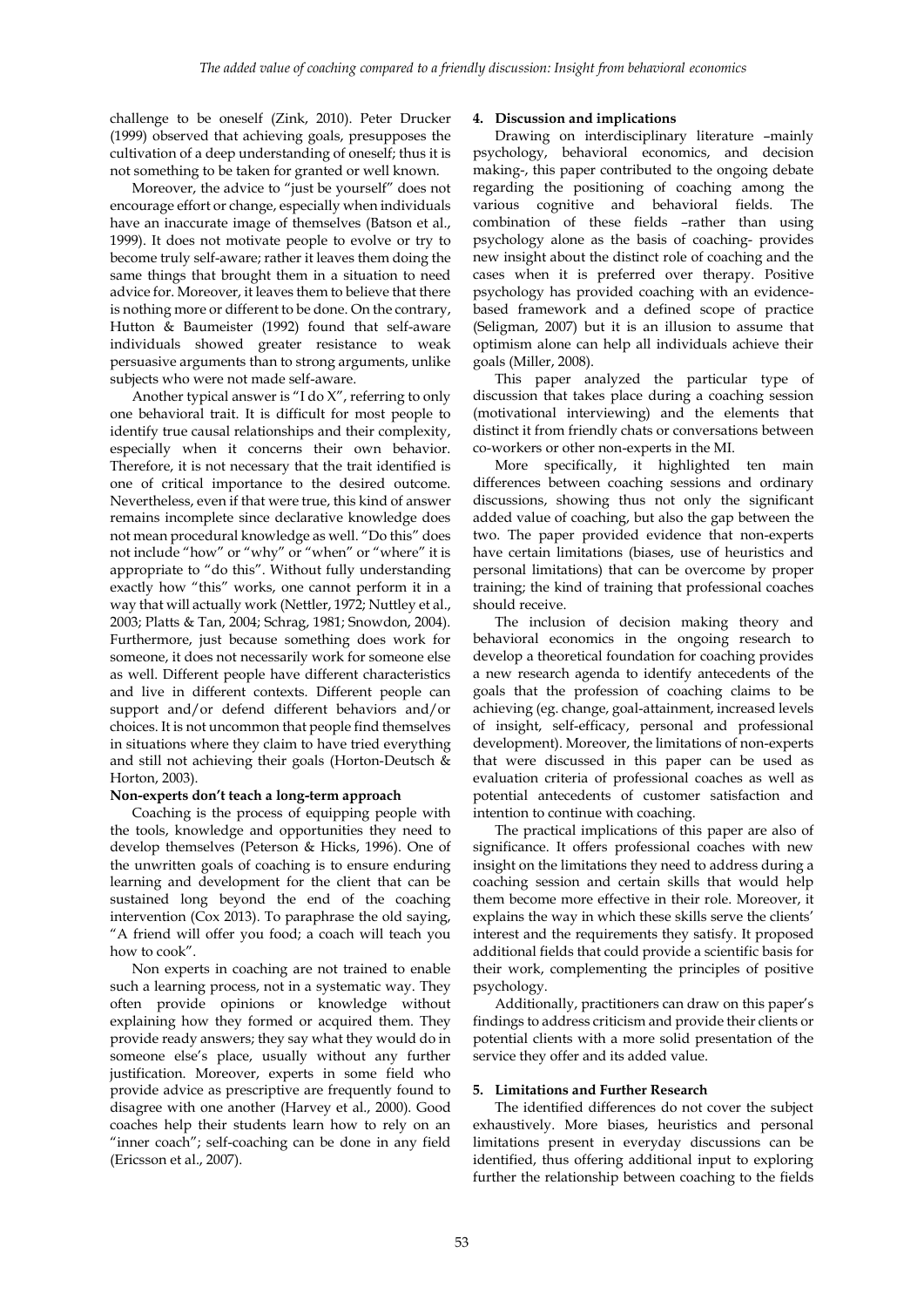of decision making and behavioral economics. Additional input is needed to explore the relationship between coaching and other fields that have been linked with change.

Further research is also needed to provide empirical evidence that explore the proposed relationships. Empirical research is needed to explore the relationship between the differences proposed in this paper and three key factors in any profession: the added value perceived by the clients, the overall satisfaction of the clients and their intention to continue coaching.

#### **References**

- Andersen, S. M., Klatzky, R. L., Murray, J., 1990, 'Traits and social stereotypes: Efficiency differences in social information processing', *Journal of Personality and Social Psychology,* 59, 2, pp. 192-201.
- Argenti, P.A., 1996, 'Corporate Communication as a Discipline: Toward a Definition', *Management Communication Quarterly,* 10, 1, pp. 73-97.
- Aries, E. J., 1987, 'Gender and communication', Shaver., P., Hendrick, C., *Review of personality and social psychology*, 7, Beverly Hills, CA, Sage.
- Ariely, D., 1998, 'Combining experiences over time: the effects of duration, intensity changes and on-line measurement on retrospective pain evaluations', *Journal of Behavioral Decision Making,* 11, 1, pp. 19-45.
- Aronson, E., Wilson, T. D., Akert, R. M., 1994, Selfunderstanding: How do we know ourselves, Aronson, E., Wilson, T. D., Akert R. M., *Social Psychology. The Heart and the Mind,* Harper Collins College Publishers, New York pp. 199-239.
- Association for Coaching, 2016, UK Coaching Rates, *retrieved from* http://www.associationforcoaching.com/pages/p ublications/papers-and-articles/summary-report

on 2/10/2016.

- Barry, T., 1994, 'How to be a good coach', *Management Development Review,* 7, 4, pp. 24-26.
- Bartlett II, J. E., Boylan, R.V., Hale, J.E., 2014, 'Executive Coaching: An Integrative Literature Review', *Journal f Human Resource and Sustainability Studies,* 2, pp. 188-195.
- Batson, D., C., Thompson, E. R., Seuferling, G., Whitney, H., 1999, 'Moral hypocrisy: Appearing moral to oneself without being so', *Journal of Personality and Social Psychology,* 77, 3, pp. 525-537.
- Bazerman, M., Loewenstein, G., Moore D., 2002, 'Why good accountants do bad audits: the real problem isn't conscious corruption. It's unconscious bias', *Harvard Business Review,* 80, 11, pp. 96-103.
- Beattie, R., Kim, S., Hagen, M., Egan, T. M., Ellinger, A.D., Hamlin, B., 2014, 'Managerial coaching: A review of the empirical literature and development of a model to guide future practice', *Advances in Developing Human Resources*, 16, 184-201.
- Bearwald, R., 2011, 'It's about the questions', *Educational Leadership,* 69, 2, pp. 74-77.

Becker, H., 1973, *Outsiders*, Free Press, New York, USA

Beets, K., Goodman, S., 2012, 'Evaluating a training programme for executive coaches', *SA Journal of Human Resource Management*, 10, 3, pp 1-10.

- [Belsky,](http://www.amazon.com/Gary-Belsky/e/B001K8I3F0/ref=dp_byline_cont_book_1) G., [Gilovich,](http://www.amazon.com/s/ref=dp_byline_sr_book_2?ie=UTF8&text=Thomas+Gilovich&search-alias=books&field-author=Thomas+Gilovich&sort=relevancerank) T., 2010, *Why Smart People Make Big Money Mistakes and How to Correct Them: Lessons from the Life-Changing Science of Behavioral Economics*, Simon & Schuster, New York, USA.
- Berman, W. H., Bradt, G., 'Executive coaching and consulting: "Different strokes for different folks"', *Professional Psychology: Research and Practice*, 37, 3, pp. 244-253.
- Bertini, M., Ofek E., Ariely D., 2009, 'The impact of addon features on consumer product evaluations', *Journal of Consumer Research,* 36, 1, pp. 17-28.
- Bikhchandani, S., Hirshleifer, D., Welch, I., 1998, 'Learning from the Behavior of Others: Conformity Fads and Informational Cascades', *Journal of Economic Perspectives,* 12, 3, pp. 151-170.
- Bishoping, K., 1993, 'Gender differences in conversation topics, 1922-1990', *Sex Roles,* 28, 1/2, pp. 1-18.
- Bluckert, P., 2005, 'The similarities and differences between coaching and therapy', *Industrial and Commercial Training*, 37, 2, pp 91-96.
- Blumberg, H. H., 1972, 'Communication of interpersonal evaluations', *Journal of Personality and Social Psychology,* 23, 2, pp. 157-162.
- Bresser, F., Wilson, C., 2010, 'What is Coaching?', Passmore, J., *Excellence in Coaching: The Industry Guide,* Kogan Page Ltd, London, UK pp. 9-26.
- Burger, E.B., Starbird, M.., 2012, *The five elements of effective thinking*, Princeton University Press, New Jersey, USA.
- Bussenitz, L. W., Barney, J.B., 1997, 'Differences between entrepreneurs and managers in large organizations: Biases and heuristics in strategic decision-making', *Journal of Business Venturing*, 12, 1, pp 9–30.
- Campbell, W. K., Sedikides, C., Reeder G. D., Elliot A. J., 2000, 'Among friends? An examination of friendship and the self-serving bias', *British Journal of Social Psychology,* 39, 2, pp. 229-239.
- Carmon, Z., Ariely, D., 2000, 'Focusing on the forgone: How value can appear so different to buyers and sellers', *Journal of Consumer Research,* 27, 3, pp. 360- 370.
- Cavanagh, M., 2005, 'Mentak-Health Issues and Challenging Clients in Executive Coaching', Cavanagh, M., Grant A. M., Kemp, T., Evid*ence based coaching, Volume 1, Theory, research and practice from the behavioral sciences,* Australian Academic Press, Ausralia, pp. 21-36.
- Clutterbuck, D., 2008, 'What's happening in coaching and mentoring? And what is the difference between them?', *Development and Learning in Organizations: An International Journal*, 22, 4, pp. 8-10.
- Colombo, J.J., Werther Jr., W., 2003, 'Strategic career coaching for an uncertain world'*,* 46, 4, pp 33–38.
- [Cornelissen,](http://www.sciencedirect.com/science/article/pii/S0167811607000420) G., [Dewitteb,](http://www.sciencedirect.com/science/article/pii/S0167811607000420) D.[, Warlopb,](http://www.sciencedirect.com/science/article/pii/S0167811607000420) L., [Yzerbytc,](http://www.sciencedirect.com/science/article/pii/S0167811607000420) V., 2007, 'Whatever people say I am, that's what I am: Social labeling as a social marketing tool', *International Journal of Research in Marketing,* 24, 4, pp 278–288.
- Coulson-Thomas, C., 2003, 'Transforming the company: the differing learning practices of successful and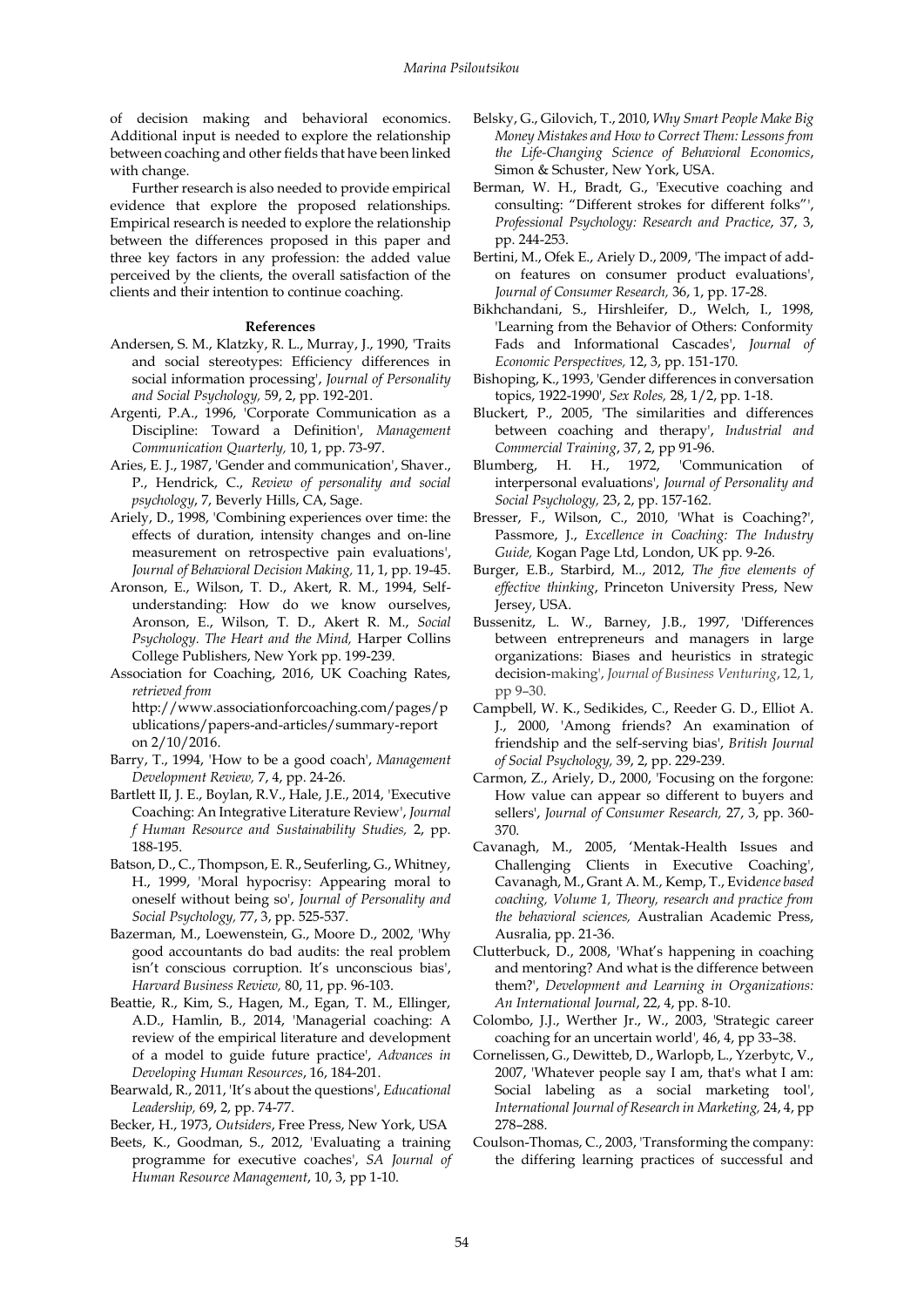unsuccessful companies', *Industrial and Commercial Training*, 35 1, pp.5 - 10.

- Coutu, D., Kauffman, C., 2009, 'What Can Coaches do for You?', *Harvard Business Review*, 87, 1, pp 91-97.
- Cowen, E. L., 1982, 'Help is where you find it: Four informal helping groups', *American Psychologist,* 37, 4, pp. 385-395.
- Cox, E., 2013, *Coaching Understood: A pragmatic enquiry into the coaching process*, Sage, London, UK.
- Cox, E., Bachkirova, T., Clutterbuck, D., 2014, *The complete Handbook of coaching, 2nd edition,* Sage Publications, London, UK.
- Csikszentmihalyi, M., 2014., *Flow and the Foundations of Positive Psychology: The Collected Works of MihalyCsikszentmihalyi,* Springer, NY.
- Curly, M., 2001, *The Life Coaching Handbook: Everything you need to be an effective life coach,* Kindle Edition, Amazon, US.
- Cutrona, C. E., Suhr, J. A., 1994, 'Social support communication in the context of marriage: An analysis of couples' supportive interactions', Burleson, B. R., Albrecht, T. L., Sarason, I. G., *Communication of social support: Messages, interactions, relationships, and community,* Sage, Newbury Park, CA, pp. 113-135.
- Cutrona, C. E., Suhr, J. A., MacFarlane, R., 1990, 'Interpersonal transactions and the psychological sense of support', Duck, S., *Personal relationships and social support,* Sage, London, pp. 30-45.
- D' Augelli, A. R., Levy, M., 1978, 'The verbal helping skills of trained and untrained human service paraprofessionals', *American Journal of Community Psychology,* 6, 1, pp. 23-31.
- Dolgin, K. G, Minowa, N., 1997, 'Gender Differences in Self-Presentation: A Comparison of the Roles of Flatteringness and Intimacy in Self-Disclosure to Friends', *Sex Roles,* 36, 5/6, pp. 371-380.
- Drucker, P. F, 1999, 'Managing Oneself', *Harveard Business Review,* 77, 2, pp. 64-74.
- Du Toit, A., 2007, 'Making sense through coaching', *Journal of Management Development,* 26, 3, pp. 282- 291.
- Dunkel-Shetter, C., Blasband, D. E., Feinstein, L. G., Herbert, T. B., 1992, 'Elements of supportive interactions: When are attempts to help effective?', Spacapan, S., Oskamp, S., *Helping and being helped: Naturalistic studies,* Sage, CA, pp 83-114, Ericsson, K. A., Prietula, M. J., Cokely, E. T., 2007, The Making of an Expert, *Harvard Business Review,* 85-7/8, pp. 114- 121.
- Ennis, S., Goodman, R., Stern, L., 2003, 'The executive coaching handbook', *The Executive Coaching Forum (www.executivecoachingforum. com*), Wellesley, MA.
- Evered, R.G., Selman, J.C., 1989, 'Coaching and the Art of Management'*, Organizational Dynamics*, 18, 2, pp 16-32.
- Feldman, D. C., Lankau, M. J., 2005, 'Executive Coaching: A Review and Agenda for Future Research', *Journal of Management,* 31, 6, pp. 829-848.
- Festinger, L., 1957, *A Theory of Cognitive Dissonance*, Stanford University Press, California, USA.
- Fillery-Travis, A. F., Lane, D., 2006, 'Does coaching work or are we asking the wrong question?', *International Coaching Psychology Review*, 1, 1, pp 23– 36.
- Fox, J., 'From "Economic Man" to behavioral economics: A short history of modern decision making', *Harvard Business Review,* 93, 5, pp. 79-85.
- Garvey, B., 2004, 'The mentoring/counseling, coaching debate: Call a rose by any other name and perhaps it's a bramble?', *Development and Learning in Organizations: An International Journal,* 18, 2, pp. 6-8.
- George, M., 2013, 'Seeking Legitimacy: The Professionalization of Life Coaching', *Sociological Inquiry,* 82, 2, pp. 179-208.
- Goldsmith, D. J., 1994, 'The role of face work in supportive communication', Burleson, B. R., Albrecht T. L., Sarason, I. G., *Communication of social support: Messages, interactions, relationships and community,* Sage, Thousand Oaks, CA, pp. 29-49.
- Goldsmith, D. J., Fitch, K., 1997, 'The Normative Context of Advice as Social Support', *Human CommunicationResearch,* 23, 4, pp. 454-476.
- Gigerenzer, G., Goldstein, D. G., 1996, 'Reasoning the fast and frugal way: Models of bounded rationality', *Psychological Review*, 103, 4, pp. 650- 669.
- Grant, A. M., 2003, 'The impact of life coaching on goal attainment, metacognition and mental health', *Social Behavior and Personality: an international journal,* 31, 3, pp. 253-263.
- Grant, A. M., 2005, What is Evidence-Based Executive, Workplace and Life Coaching?, Cavanagh, M., Grant, A. M., Kemp, T., *Evidence-based coaching, Volume 1: Theory, research and practice from the behavioral sciences,* Australian Academic Press, Australia, pp. 1-12.
- Grant, A. M., 2006, 'Workplace and executive coaching: A bibliography from the scholarly business literature', Stobe, R., Grant, A. M., Evid*ence based coaching handbook. Putting best practices to work for your clients,* Wiley, New Jersey, USA, pp. 367–388.
- Grant, A. M., 2007, 'Evidence-based coaching: Flourishing or languishing?', *Australian Psychologist,*  42, 7, pp. 239-254.
- Grant, A. M., 2011, *Workplace, Executive and Life Coaching: An Annotated Bibliography for the Behavioral Science and Business Literature,* Coaching Psychology Unit, University of Sydney, Australia.
- Grant, A.M., 2014, 'The efficacy of executive coaching in times of organizational change', *Journal of Change Management*, 14, 2, pp. 258-280.
- Grant, A., M., Cavanagh, M. J., 2007, 'The goal-focused coaching skills questionnaire: preliminary findings', *Social Behavior and Personality: an international journal*, 35, 6, pp. 751-760.
- Grant, A. M., Curtayne, L., Burton, G., 2009, 'Executive coaching enhances goal attainment, resilience and workplace well-being: a randomised controlled study', *The Journal of Positive Psychology,* 4, 5, pp. 396- 407.
- Green., L.S., Oades, L. G., Grant, A.M., 2006, 'Cognitivebehavioral, solution-focused life coaching: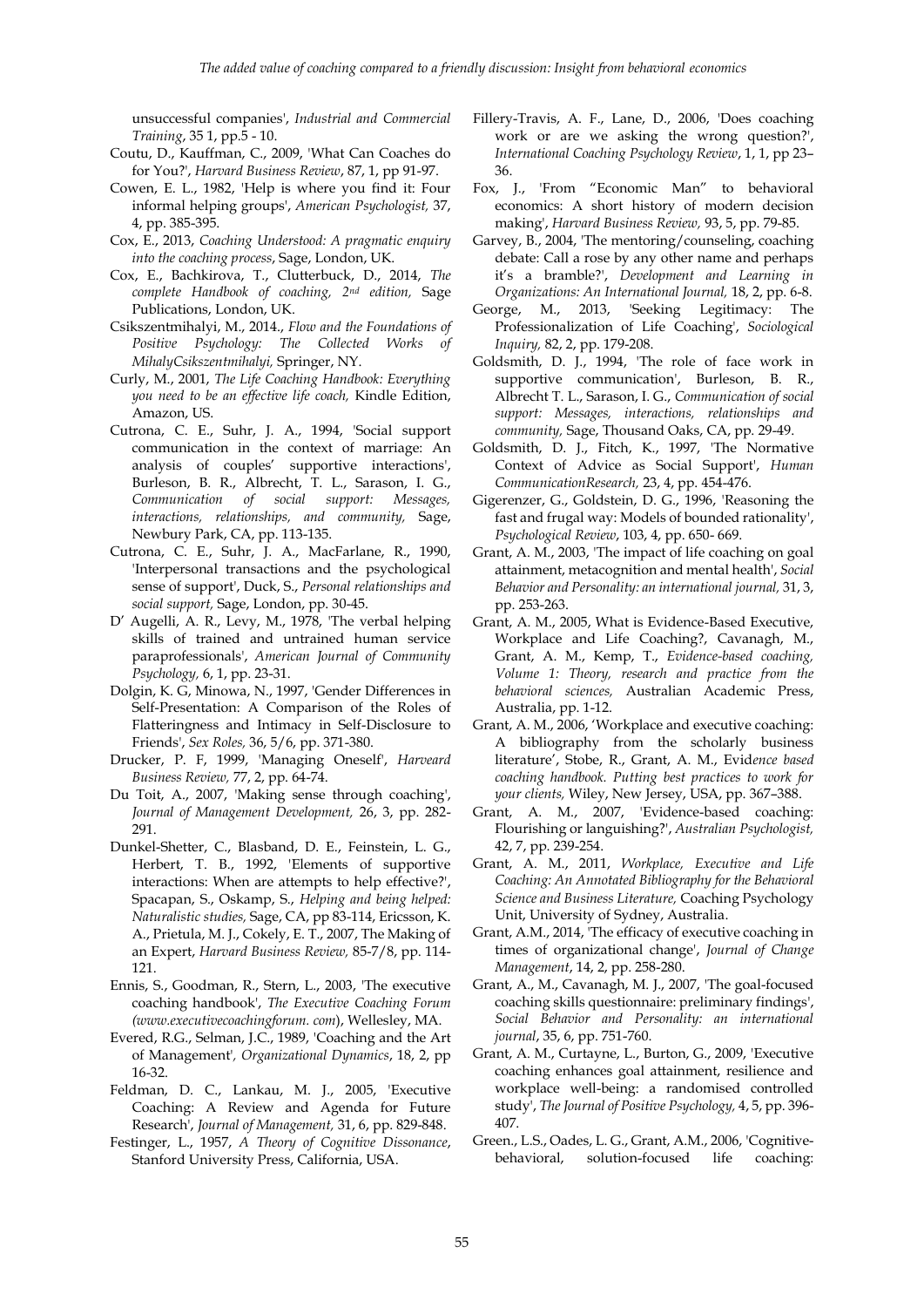Enhancing goal striving, well-being, and hope', *The Journal of Positive Psychology,* 1, 3, pp. 142-149.

- Greenhalg, T., 1997, 'How to read a paper: Statistics for the non-statistician, II: "Significant" relations and their pitfalls', *British Medical Journal,* 315, 7105, pp. 379-431.
- Griffiths, K., Campbell, M. A., 2008, 'Semantics or substance? Preliminary evidence in the debate between life coaching and counseling', *Coaching: An International Journal of Theory, Research and Practice,*  1, 2, pp. 164-175.
- Curly, M., 2001, *The Life Coaching Handbook: Everything you need to be an effective life coach,* Crown House Publishing, UK.
- Hadar, L., Fischer, I., 2008, 'Giving advice under uncertaintly: What you do, what you should do, and what others think you do', *Journal of Economic Psychology,* 29, 5, pp. 667-683.
- Hall, D.T., Otazo, K.L., Hollenbeck G.P., 1999, Behind closed doors: What really happens in executive coaching', *Organizational Dynamics*, 27, 3, pp 39–53.
- Hall, J. A., 2012, 'Friendship standards: The dimensions of ideal expectation', *Journal of Social and Personal Relationships,* 29, 7, pp. 884-907.
- Hamlin, R. G., Ellinger, A. D., Beattie, R. S., 2008, 'The emergent 'coaching industry': a wake-up call for HRD professionals', *Human Resource Development International,* 11, 3, pp. 287-305.
- Hammond, J.S., Keeney, R.L., Raiffa, H., *1998, '*The hidden traps in decision making', *Harvard Business Review,* 76, 5, pp. 47-58.
- Hart, V., Blattner, J., Leipsic, S., 2001, 'Coaching versus therapy: A perspective', *Consulting Psychology Journal: Practice and Research*, 53, 4, pp. 229-237.
- Harvey, N., Harries, C., Fischer, I., 2000, 'Using Advice and Assessing its Quality', *Organizational Behavior and Human Decision Processes,* 81, 2, pp. 252-273.
- Haselton, M. G., Nettle, D., Andrews, P. W., 2005, The evolution of cognitive bias, Buss, D. M., *The Handbook of Evolutionary Psychology*, John Wiley & Sons, NJ, US, pp 724–746.
- Heath, C., Heath, D., 2013, *Decisive: How to make better decisions in life and work,* Crown Business, New York, USA.
- Heine, S. J., Lehman, D. R., Markus H. R., Kitayama, S., 1999, 'Is there a universal need for positive selfregard?', *Psychological Review,* 106, 4, pp. 766-794.
- Hieker, C., Huffington, C., 2006, 'Reflexive questions in a coaching psychology context', *International Coaching, Psychology Review,* 1, 2, pp. 47-56.
- Hitsch, G., Hortacsu, A., Ariely, D., 2010, 'Matching and sorting in online dating', *American Economic Review,*  100, 1, pp. 130-163.
- Horton-Deutsch, S. L., Horton, J. M., 'Mindfulness: overcoming intractable conflict', *Archives of Psychiatric Nursing,* 17, 4, pp. 186-193.
- Hutton, D. G., Baumeister, R. F., 1992, 'Self-Awareness and Attitude Change: Seeing Oneself on the Central Route to Persuasion', *Personality and Social Psychology Bulletin,* 18, 1, pp. 68-75.
- IBIS World, 2015, 'Business Coaching in the US', NAICS 61143,

http://www.ibisworld.com/industry/default.asp x?indid=1533 (Accessed in 11/11/2015).

- International Coaching Federation, 2014, 'Global Consumer Awareness Study', http://Coachfederation.org/consumerstudy2014( Accessed in 11/11/2015).
- Ives, Y., 2008, 'What is "Coaching"? An Exploration of Conflicting Paradigms', *International Journal of Evidence Based Coaching and Mentoring,* 6, 2, pp 100- 113.
- Jackson, P., 2005, 'How do we describe coaching? An exploratory development of a typology of coaching based on the accounts of UK-based practitioners', *International Journal of Evidence Based Coaching and Mentoring,* 3, 2, pp.45-60.
- Jensen, A.F., Bonde, H., 2011, 'Gymnastics-an Emerging National University Discipline- Johannes Lindhard's Struggle to Institutionalise Gymnastics as a Subject at the University of Copenhagen 1909- 1940', *The International Journal of the History of Sport,*  28, 14, p. 1923.
- Joo, B. K., 2005, 'Executive Coaching: A Conceptual Framework from an Integrative Review of Practice and Research', *Human Research Development,* 4, 4, pp. 462-488.
- Kahneman, D., Tversky, A., 1979, 'Prospect Theory: An Analysis of Decision under Risk', *Econometrica*, 47, 2, pp 263-292.
- Kahneman, D., Slovic P., Tversky A., 1982, *Judgment under uncertainty: Heuristics and Biases,* Cambridge University Press, UK.
- Kahneman, D., 2003, 'Maps of bounded rationality: Psychology for behavioral economics', *The American Economic Review,* 93, 5, pp. 1449-1475.
- Katsikopoulos, K. V., 2011, 'Psychological Heuristics for Making Inferences: Definition, Performance, and the Emerging Theory and Practice', *Decision Analysis,* 8, 1, pp10-29.
- Kearns, P., 2006, 'Does coaching work?', *Personnel Today,*  June, pp. 41-44.
- Kenny, D.A., Kashy, D.A., 1994, 'Enhanced coorientation in the perception of friends: A social relations analysis', *Journal of Personality and Social Psychology,* 67, 6, pp 1024-1033.
- Khazanchi, D., Munkvold, B.E., 2000, 'Is information system a science? An inquiry into the nature of the information systems discipline', *The DATA BASE for Advences in Information Systems,* 31, 3, pp. 24-42.
- Kilburg, R.R., 1996, 'Toward a conceptual understanding and definition of executive coaching', *Consulting Psychology Journal: Practice and Research*, 48, 2, pp. 134-144.
- Kilduff, G.J., Elefenbein, H.A., Staw. B. M., 2010, 'The psychology of rivalry: A relationally dependent analysis of competition', *Academy of Management Journal*, 53, 5, pp 943-969.
- Kim, N. S., Keil, F. C., 2003, 'From symptoms to causes: Diversity effects in diagnostic reasoning', *Memory & Cognition,* 31, 1, pp. 155-165.
- Klayman, J., Soll, J.B., González-Vallejo, C., Barlas,S., 1999, 'Overconfidence: It depends on how, what and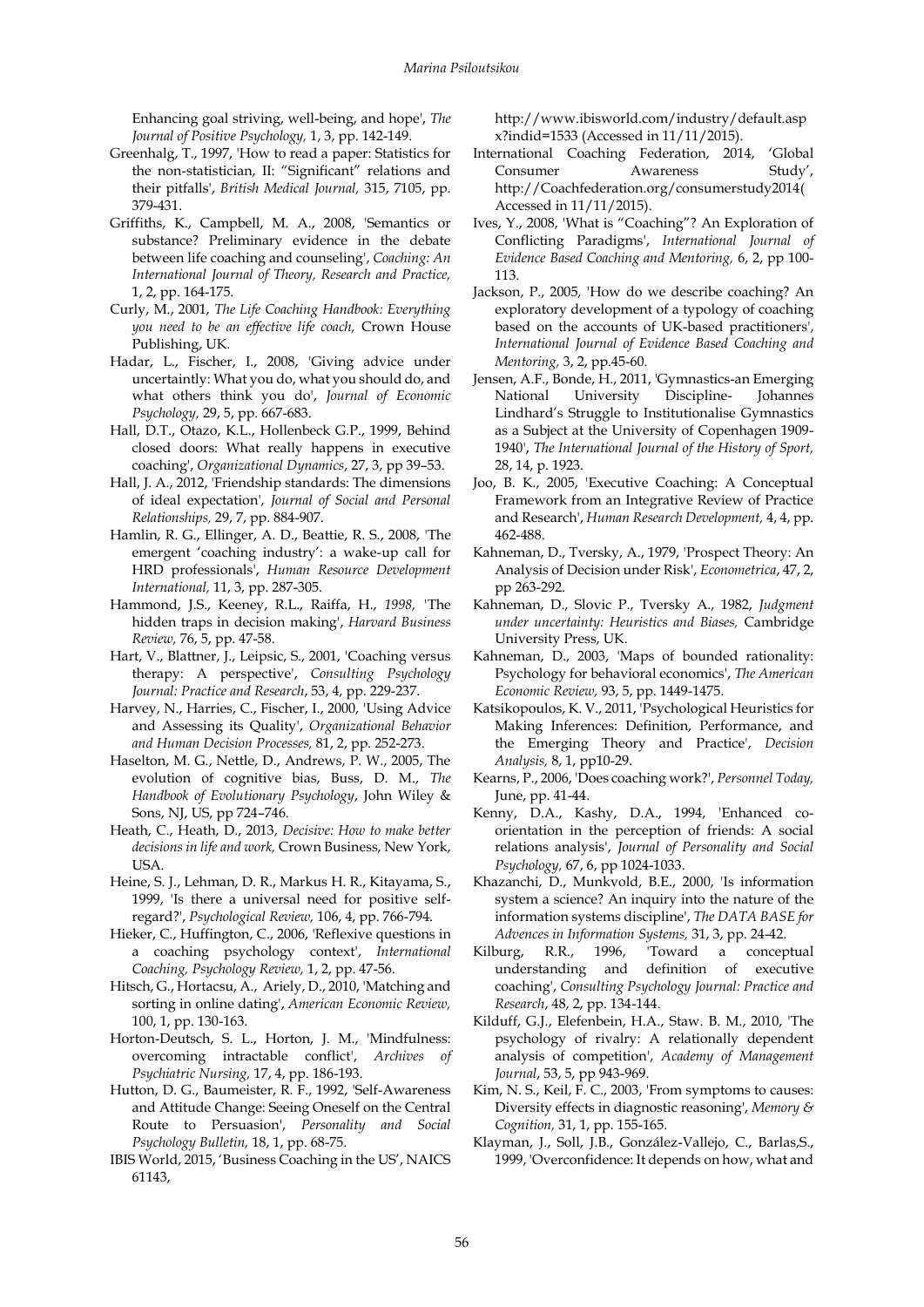whom you ask'*, Organizational Behavior and Human Decision Processes*, 79, 3, pp216–247.

- Knobe, J., 2005, 'Ordinary Ethical Reasoning and the Ideal of "Being Yourself"', *Philosophical Psychology,*  18, 3, pp. 327-340.
- Knippen, Jay T., Green, Thad B.,1994, 'How the manager can use active listening', *Public Personnel Management*, 23, 2, pp 357-359.
- Kurien, R., Paila, A. R., Nagendra, A., 'Application of Paralysis Analysis Syndrome in Customer Decision Making', *Procedia Economics and Finance,* 11, pp. 323- 334.
- Leaper, C., Carson, M., Baker, C., Holliday, H., Myers, S., 1995, 'Self-disclosure and Listener Verbal Support in Same-Gender and Cross-Gender Friends' Conversations', *Sex Roles,* 33, 5/6, pp. 387- 404.
- Lemert, E. M., 1951, *Social Pathology*, Mcgraw-Hill, New York, USA.
- Levin, I. P., Schneider, S. L., Gaeth, G. J., 1998, 'All Frames Are Not Created Equal: A Typology and Critical Analysis of Framing Effects', *Organizational Behavior and Human Decision Processes,* 76, 2, pp. 149- 188.
- Levitt, S.D., Dubner, S.J., 2014, *Think Like a Freak*, Harper Collins, New York, USA.
- Lewicki, P., Hill, T., Bizot, E., 'Acquisition of Procedural Knowledge about a Pattern of Stimuli That Cannot be Articulated', C*ognitive Psychology,* 20, 1, pp.24-37.
- Longenecker, C. O., Simonetti, J. L., 2011, *Getting Results: Five Absolutes for High Performance*, University of Michigan Business School Management Series, MA.
- Longenecker, C.O., Neubert, M. J., 2005, The practices of effective managerial coaches*, Business Horizons,*  48, 6, pp. 493–500.
- Lundal, B. W., Kunz, C., Brownell, C., Tollefson, D., Burke, B. L., 2010, 'A Meta-Analysis of Motivational Interviewing: Twenty-Five Years of Empirical Studies', *Research on Social Work Practice,* 20, 2, pp. 137-160.
- Mac George, E. L., Feng, B., Thompson, E. R., 2008, "Good" and "Bad" Advice: How to Advise More Effectively', Motley, M. T., *Studies in Applied Interpersonal Communication,* Sage, Thousand Oaks, CA, pp. 145-164.
- MacKie, D., 2007, 'Evaluating the effectiveness of executive coaching: Where are we now and where do we need to be?', *Australian Psychologist,* 42, 4, pp. 310-318.
- Macrae, C.N., Milne, A. B., Bodenhausen, G. V., 1994, 'Stereotypes as energy-saving devices: A peek inside the cognitive toolbox', *Journal of Personality and Social Psychology,* 66, 1, pp. 37-47.
- Marsh, L., 1992, 'Good manager: Good coach? What is needed for effective coaching?', *Industrial and Commercial Training,* 24., 9, pp. 24-26.
- Maxwell, A., 2009, 'How do business coaches experience the boundary between coaching and therapy/counseling?'*, Coaching: An International Journal of Theory, Research and Practice,* 2, 2, pp. 149- 162.
- McKelley, R. A., Rochlen, A. B., 2007, 'The practice of coaching: Exploring alternatives to therapy for counseling-resistant men', *Psychology of Men and Masculinity,* 8, 1, pp. 53-65.
- Mead, G. H., 1934, *Mind, Self, and Society,* University of Chicago Press, Chicago, USA.
- Miller,W. R., 1983, 'Motivational interviewing with problem drinkers', *Behavioral Psychotherapy*, 11, 2, pp. 147-172.
- Miller, A., 2008, 'A Critique of Positive Pscyhology-or 'The New Science of Happiness'', *Journal of Philosophy of Education,* 42, 3-4, pp. 591-608.
- Nadler, D. A., 2005, 'Confessions of a trusted counselor', *Harvard Business Review*, 83, 9, pp. 68-77.
- Nettler, G., 1972, 'Knowing and Doing', *The American Sociologist,* 7, 2, pp. 3, 5-7.
- Nuttley, S., Walter, I., Davies, H. T., O., 2003, 'From Knowing to Doing: A Framework for Understanding the Evidence-into-Practice Agenda', *Evaluation,* 9, 2, pp. 125-148.
- Passmore, J., 2011, 'Motivational Interviewing-a model for coaching psychology practice', *The Coaching Psychologist,* 7, 1, pp. 36-40.
- Pearlin, L., McCall, M., 1990, 'Occupational stress and marital support: A description of microprocesses', Eckenrode, J., Gore, S., *Stress between work and family,*  Plenum Nwy York, pp. 39-60.
- Peterson, D.B., Hicks, M.D., 1996, 'Leader as a Coach: Strategies for coaching and developing others', *Personnel Decisions International*, Minneapolis, USA.
- Platts, K., Tan, K. H., 2004, 'Strategy visualizsation: knowing, understanding and formulating', *Management Decision,* 42, 5, pp. 667-676.
- Popper, M., Lipshitz, R., 1992, 'Coaching on Leadership', *Leadership and Organization Development Journal,* 13, 7, pp. 15-18.
- Price, J., 2009, 'The coaching/therapy boundary in organizational coaching', *Coaching: An International Journal of Theory, Research and Practice,* 2, 2, pp. 135- 148.
- Purdy M.., Borisoff D., 1997, *Listening in Everyday Life: A Personal and Professional Approach,* University press of America, USA.
- Redshaw, B.,2000, 'Do we really understand coaching? How can we make it work better'*, Industrial and Commercial Training*, 32, 3, pp 106–108.
- Reisman, J. M., Shorr, S., 1980, 'Developmental changes in friendship-related communication skills', *Journal of Clinical Child Psychology,* 9, 1, pp. 67-69.
- Rekalde, I., Landeta, J., Albizu, E., 2015, 'Determining factors in the effectiveness of executive coaching as a management development tool', *Management Science,* 53, 8, pp. 1677-1697.
- Ross, L., Greene, D., House, P., 1977, 'The "false consensus effect": An egocentric bias in social perception and attribution processes', *Journal of Experimental Social Psychology,* 13, 3, pp.279-301.
- Rude, A. G., 1994, 'Intuition and the Socratic Method: Two Opposed Ways of Knowing?', *Studies in Philosophy and Education,* 13, 1, pp. 65-75.
- Schrag, F., 1981, 'Knowing and Doing', *American Journal of Education,* 89, 3, pp. 253-282.